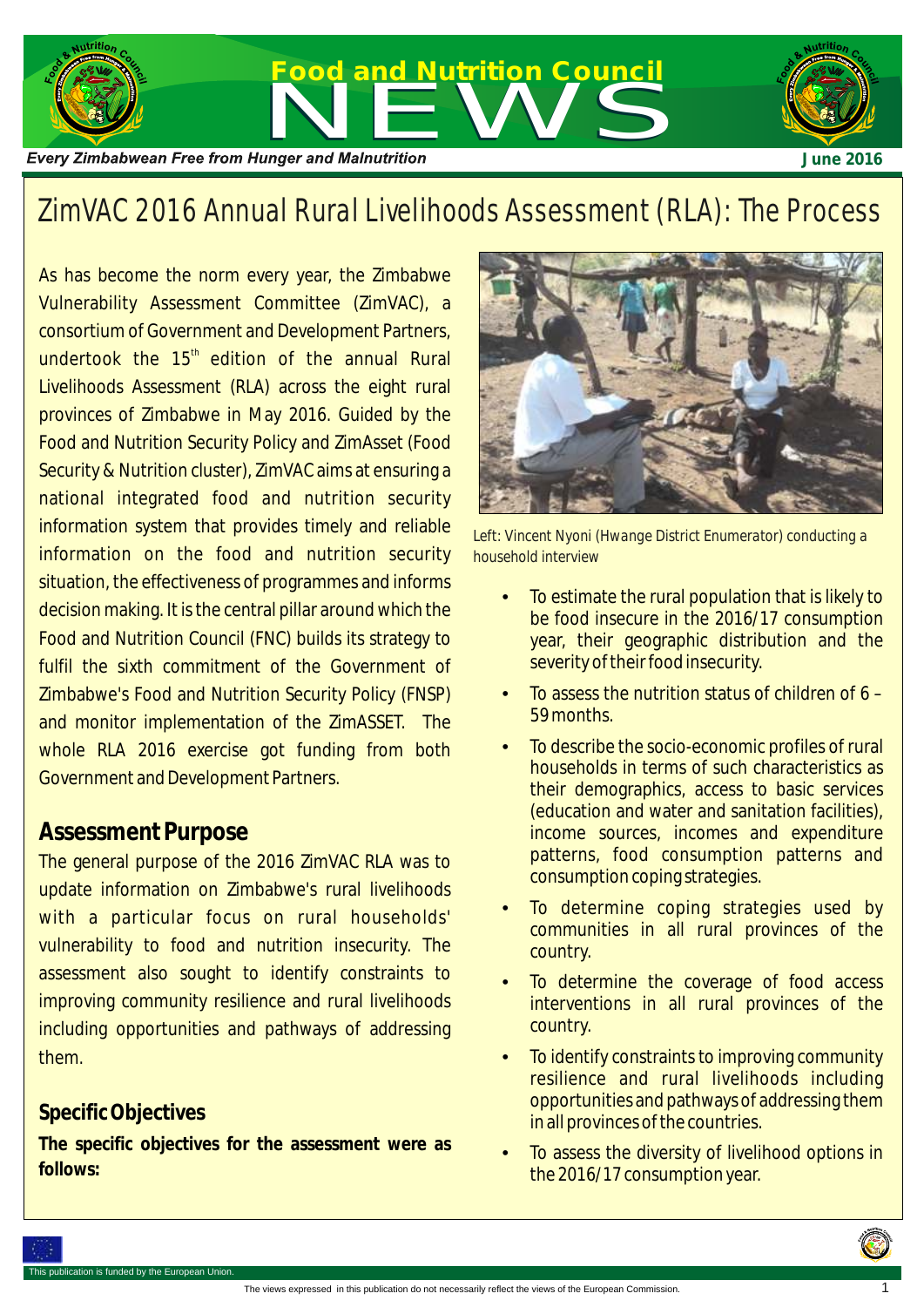#### **Technical Scope**

Generally, the assessment covered a number of various thematic areas which included household demographics, access to education and extension services, food consumption patterns, food sources and nutrition, income and expenditure patterns and levels and household food security among others.

#### **Methodology and Assessment Process**

**National Supervisors and District Enumerators Recruitment and Training**

An appropriate survey design and protocol, informed by the survey objectives, was developed. It used both a structured household questionnaire and a community focus group discussion questionnaire as the two primary data collection instruments. District key informant interviews were also conducted.

ZimVAC national supervisors and enumerators were recruited from Government, United Nations and Non-Governmental Organisations and underwent training in all aspects of the assessment (background, data collection tools, assessment sampling strategy, assessment supervision and field supervision).



*Austin Chivaraidze (Enumerator – Murehwa, Mash East) going through completed household questionnaires before submitting them to the team leader*

The Ministry of Rural Development, Promotion and Preservation of National Culture and Heritage in collaboration with the Ministry of Local Government, Public Works and National Housing through the Provincial Administrators' offices coordinated the recruitment of district level enumerators and deployment of vehicles in each of the 60 rural districts of Zimbabwe.

The district enumeration teams comprised of five officers from Government and local NGOs. Each district enumeration team had at least 2 anthropometrists that had the responsibility of measuring children aged 6-59 months. District enumerators were trained by the national supervisors in their respective provinces. Primary data collection took place from the  $13<sup>th</sup>$  to the  $30<sup>th</sup>$  of May 2016, followed by data entry and cleaning from  $16<sup>th</sup>$  May to  $1<sup>st</sup>$ June 2016. Data entry and cleaning took place at Food and Nutrition Council, SIRDC Complex in Hatcliffe, Harare.

### **Survey Sample Size and Data Collection Methods**

The survey sample size was determined such that key household food insecurity indicators and Global Acute Malnutrition (GAM) prevalence were statistically representative at district level with;

- 95% confidence level;
- 10% precision level for the key household food **insecurity** indicator; and



*Sampled Wards*

• 3.4% precision level for the GAM rate

Primary data collection was undertaken in 25 enumeration areas (EAs) in each district. The EAs were selected using systematic random sampling applying the proportion to population size principle. Households were systematically randomly sampled in one randomly selected village in each of the sampled

This project is funded by the European Union.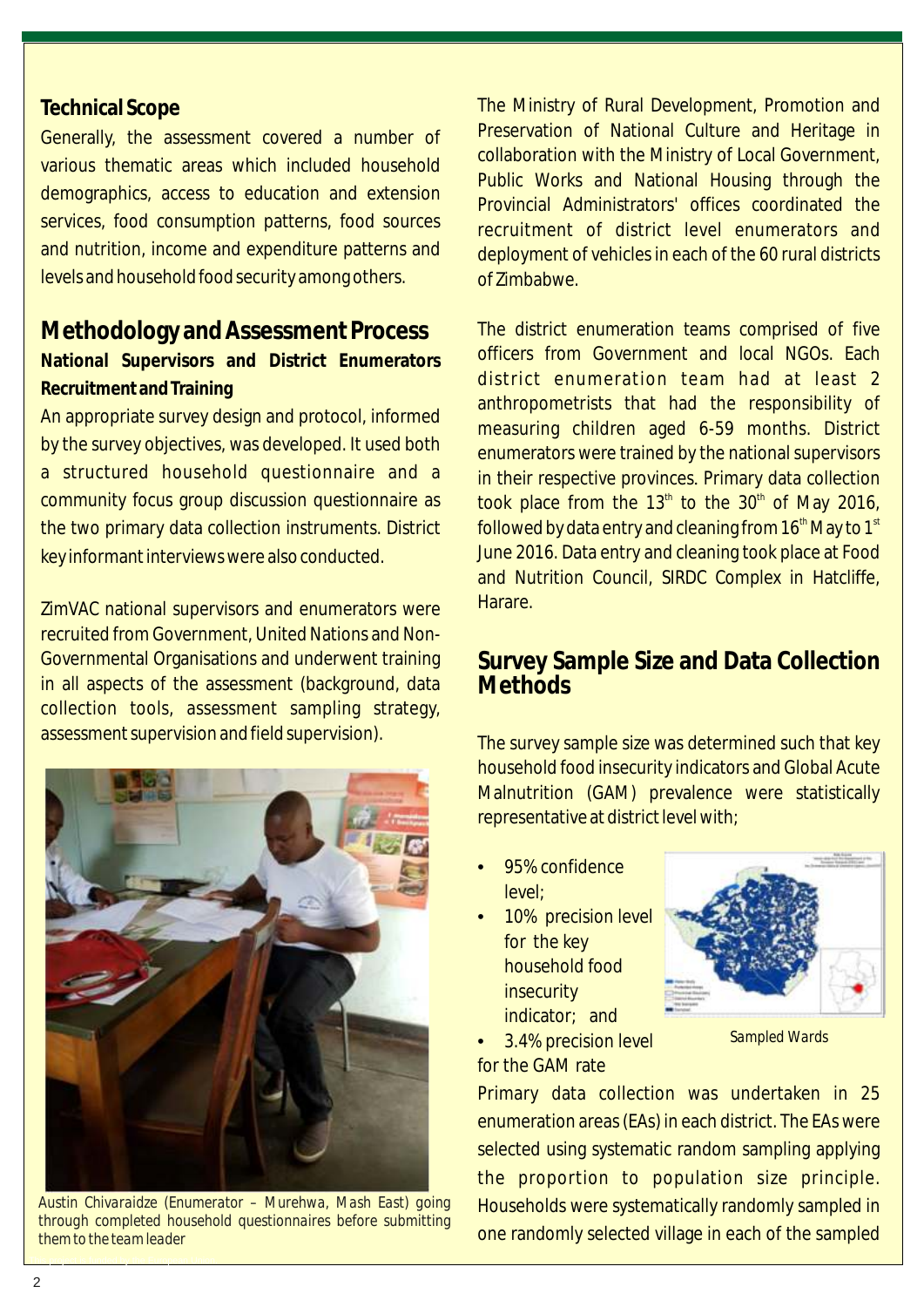EAs. One community key informant Focus Group Discussion (FGD) was held in each of the selected wards, bringing the total community key informant FDGs to 1,095. One district key informant interview on food assistance interventions was conducted in each of the 60 rural districts.

The final sample of households was 14,434 and that for children aged 6 to 59 months was 19,057. In addition to the above, field observations also yielded valuable information that was used in the assessment.



*A focus group discussion underway in Mat North*

The provincial breakdown of the sampled households is shown in the table below:

| Province                | Children under 5 | <b>Households</b> | <b>Community FGDs</b> |
|-------------------------|------------------|-------------------|-----------------------|
| Manicaland              | 2150             | 1675              | 139                   |
| Mashonaland Central     | 2581             | 1915              | 148                   |
| <b>Mashonaland East</b> | 2767             | 2143              | 144                   |
| <b>Mashonaland West</b> | 2165             | 1762              | 110                   |
| Matabeleland North      | 2296             | 1670              | 140                   |
| Matabeleland South      | 2242             | 1679              | 128                   |
| <b>Midlands</b>         | 2575             | 1908              | 148                   |
| Masvingo                | 2281             | 1682              | 138                   |
| Total                   | 19057            | 14434             | 1095                  |



All primary data collected from the field was captured using the Census and Survey Processing (CSPro) software by a team of 73 data entry clerks and it was consolidated and converted into three Statistical Package for Social Scientists (SPSS) datasets (Household survey, Child Nutrition and Community key informant interviews). *writing workshop*

## **Report Writing and Data Analysis**

Data analysis and report writing ran from the  $2<sup>nd</sup>$  to the  $13<sup>th</sup>$  of June 2016. Various secondary data sources were also used to contextualise the analysis and reporting. The analysis and report writing was done by a team of technical officers from Government, UN and technical partners under the leadership and coordination of FNC. The national ZimVAC supervisors undertook the data cleaning and analysis using SPSS, Emergency Nutrition Assessment (ENA) software for the Standardised Monitoring and Assessment of Relief and Transition (SMART) methodology, Microsoft excel and Geographic Information Systems (GIS) packages. Analyses of the different thematic areas covered by the assessment were informed and guided by relevant international frameworks where they existed.

#### **Conclusion**

This process culminated in the development of two national power point RLA Reports (a summary and detailed report) which will be used by both the Government and Development partners in making informed decisions and programming.